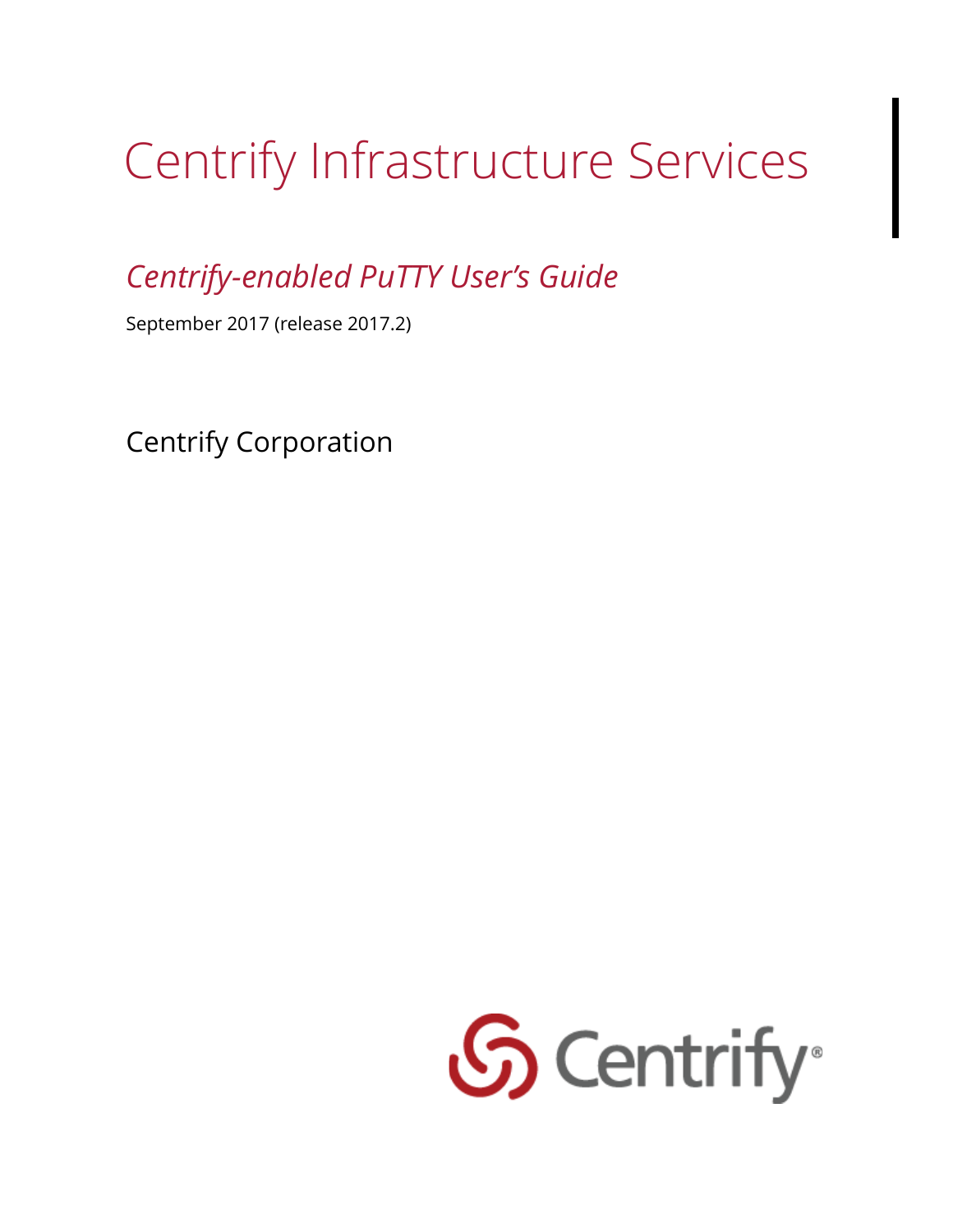#### Legal notice

This document and the software described in this document are furnished under and are subject to the terms of a license agreement or a non-disclosure agreement. Except as expressly set forth in such license agreement or non-disclosure agreement, Centrify Corporation provides this document and the software described in this document "as is" without warranty of any kind, either express or implied, including, but not limited to, the implied warranties of merchantability or fitness for a particular purpose. Some states do not allow disclaimers of express or implied warranties in certain transactions; therefore, this statement may not apply to you.

This document and the software described in this document may not be lent, sold, or given away without the prior written permission of Centrify Corporation, except as otherwise permitted by law. Except as expressly set forth in such license agreement or non-disclosure agreement, no part of this document or the software described in this document may be reproduced, stored in a retrieval system, or transmitted in any form or by any means, electronic, mechanical, or otherwise, without the prior written consent of Centrify Corporation. Some companies, names, and data in this document are used for illustration purposes and may not represent real companies, individuals, or data.

This document could include technical inaccuracies or typographical errors. Changes are periodically made to the information herein. These changes may be incorporated in new editions of this document. Centrify Corporation may make improvements in or changes to the software described in this document at any time.

**© 2004-2017 Centrify Corporation. All rights reserved.** Portions of Centrify software are derived from third party or open source software. Copyright and legal notices for these sources are listed separately in the Acknowledgements.txt file included with the software.

U.S. Government Restricted Rights: If the software and documentation are being acquired by or on behalf of the U.S. Government or by a U.S. Government prime contractor or subcontractor (at any tier), in accordance with 48 C.F.R. 227.7202-4 (for Department of Defense (DOD) acquisitions) and 48 C.F.R. 2.101 and 12.212 (for non-DOD acquisitions), the government's rights in the software and documentation, including its rights to use, modify, reproduce, release, perform, display or disclose the software or documentation, will be subject in all respects to the commercial license rights and restrictions provided in the license agreement.

Centrify, DirectControl, DirectAuthorize, DirectAudit, DirectSecure, DirectControl Express, Centrify for Mobile, Centrify for SaaS, DirectManage, Centrify Express, DirectManage Express, Centrify Suite, Centrify User Suite, Centrify Identity Service, Centrify Privilege Service and Centrify Server Suite are registered trademarks of Centrify Corporation in the United States and other countries. Microsoft, Active Directory, Windows, and Windows Server are either registered trademarks or trademarks of Microsoft Corporation in the United States and other countries.

Centrify software is protected by U.S. Patents 7,591,005; 8,024,360; 8,321,523; 9,015,103; 9,112,846; 9,197,670; 9,442,962 and 9,378,391.

The names of any other companies and products mentioned in this document may be the trademarks or registered trademarks of their respective owners. Unless otherwise noted, all of the names used as examples of companies, organizations, domain names, people and events herein are fictitious. No association with any real company, organization, domain name, person, or event is intended or should be inferred.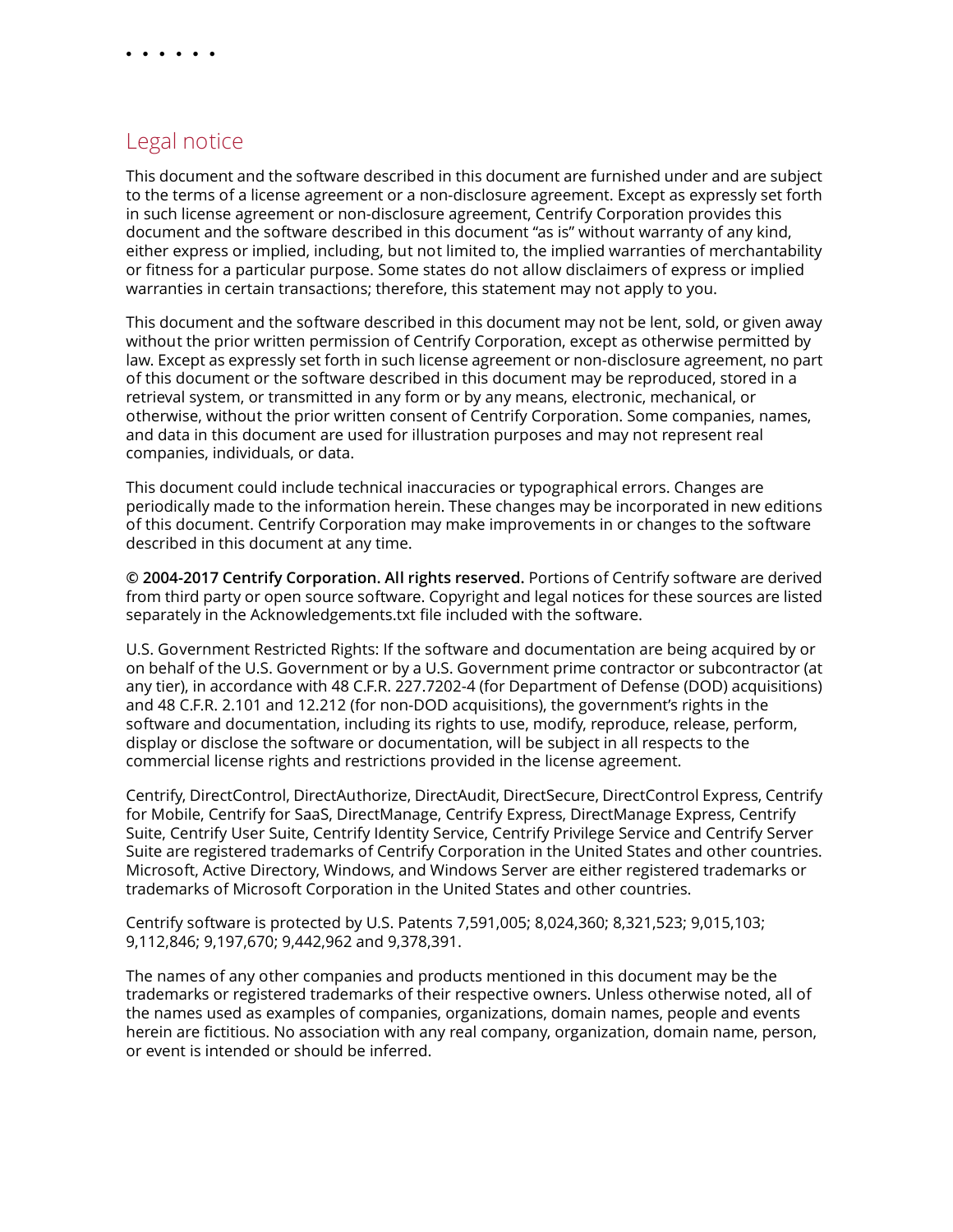## **Contents**

#### [A](#page-3-0)bout this guide

#### [U](#page-5-0)sing the Centrify PuTTY client 6

| Accessing remote Centrify-managed computers  6       |  |
|------------------------------------------------------|--|
|                                                      |  |
|                                                      |  |
| Saving and managing passwords for remote sessions 14 |  |
| Configuring group policies for Centrify PuTTY 15     |  |
| Using other Centrify-enabled PuTTY programs 16       |  |
|                                                      |  |

 $\begin{array}{cccccccccccccc} \bullet & \bullet & \bullet & \bullet & \bullet & \bullet & \bullet \end{array}$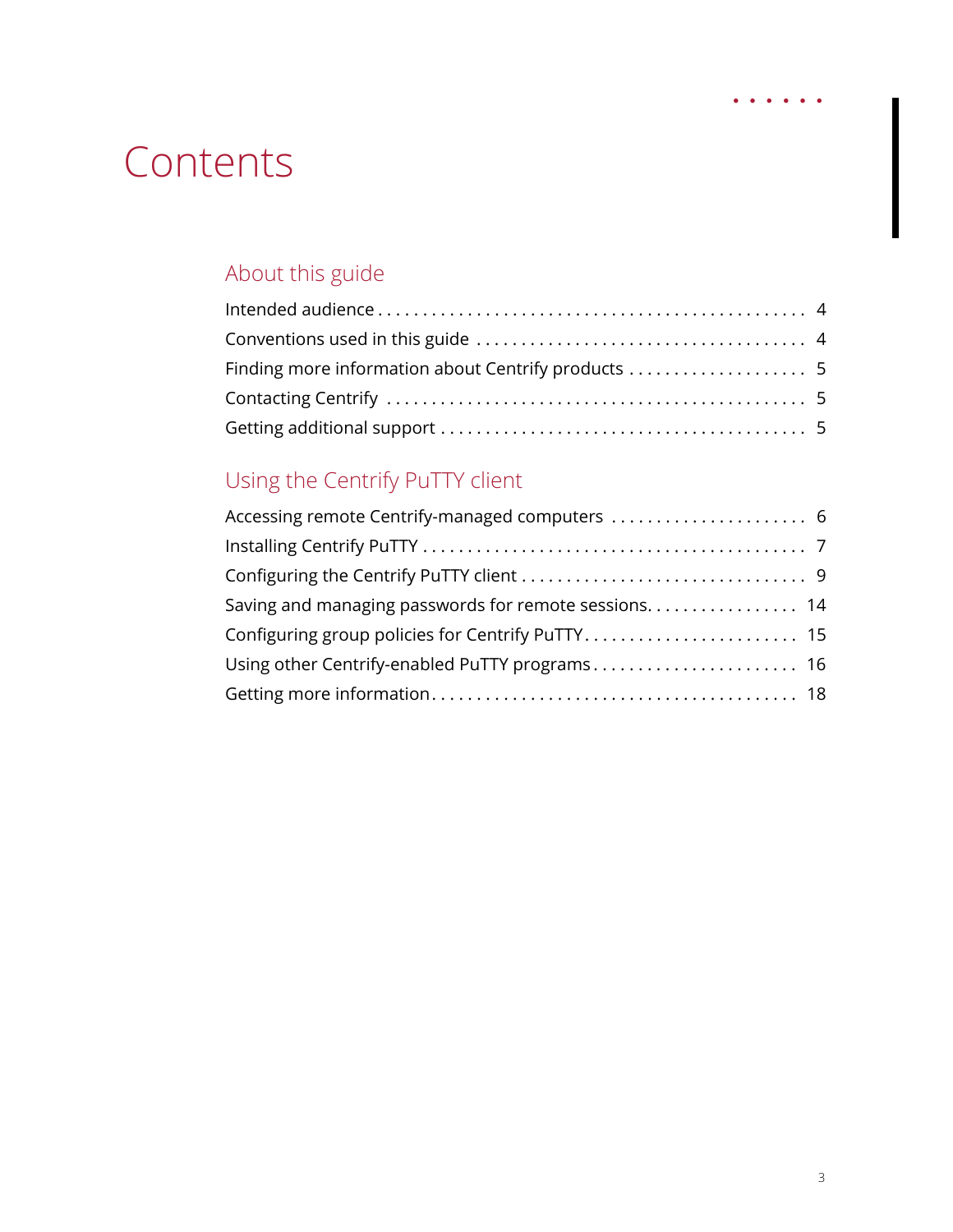## <span id="page-3-0"></span>About this guide

The *Centrify PuTTY User's Guide* describes how to install and configure the Centrify-enabled PuTTY program on Windows computers. PuTTY is open-source client software that enables you to open telnet, secure shell, rlogin and raw TCP sessions on remote computers. The PuTTY client available in Centrify Infrastructure Services has been modified to support Kerberos-based authentication on remote computers that are managed by Centrify software.

#### <span id="page-3-1"></span>Intended audience

This guide is intended for users who want to use the Centrify-enabled PuTTY client to open sessions on remote computers and have their identity authenticated using their Kerberos credentials. This guide assumes that you are familiar with Centrify Infrastructure Services components and that you have sufficient privileges to perform administrative tasks on your managed computers.

#### <span id="page-3-2"></span>Conventions used in this guide

The following conventions are used in this guide:

- Fixed-width font is used for sample code, program names, program output, file names, and commands that you type at the command line. When *italicized*, the fixed-width font is used to indicate variables. In addition, in command line reference information, square brackets ([ ]) indicate optional arguments.
- **Bold** text is used to emphasize commands, buttons, or user interface text, and to introduce new terms.
- *Italics* are used for book titles and to emphasize specific words or terms.
- For simplicity, UNIX is used generally in this guide to refer to all supported versions of the UNIX, Linux, and Mac OS X operating systems unless otherwise noted.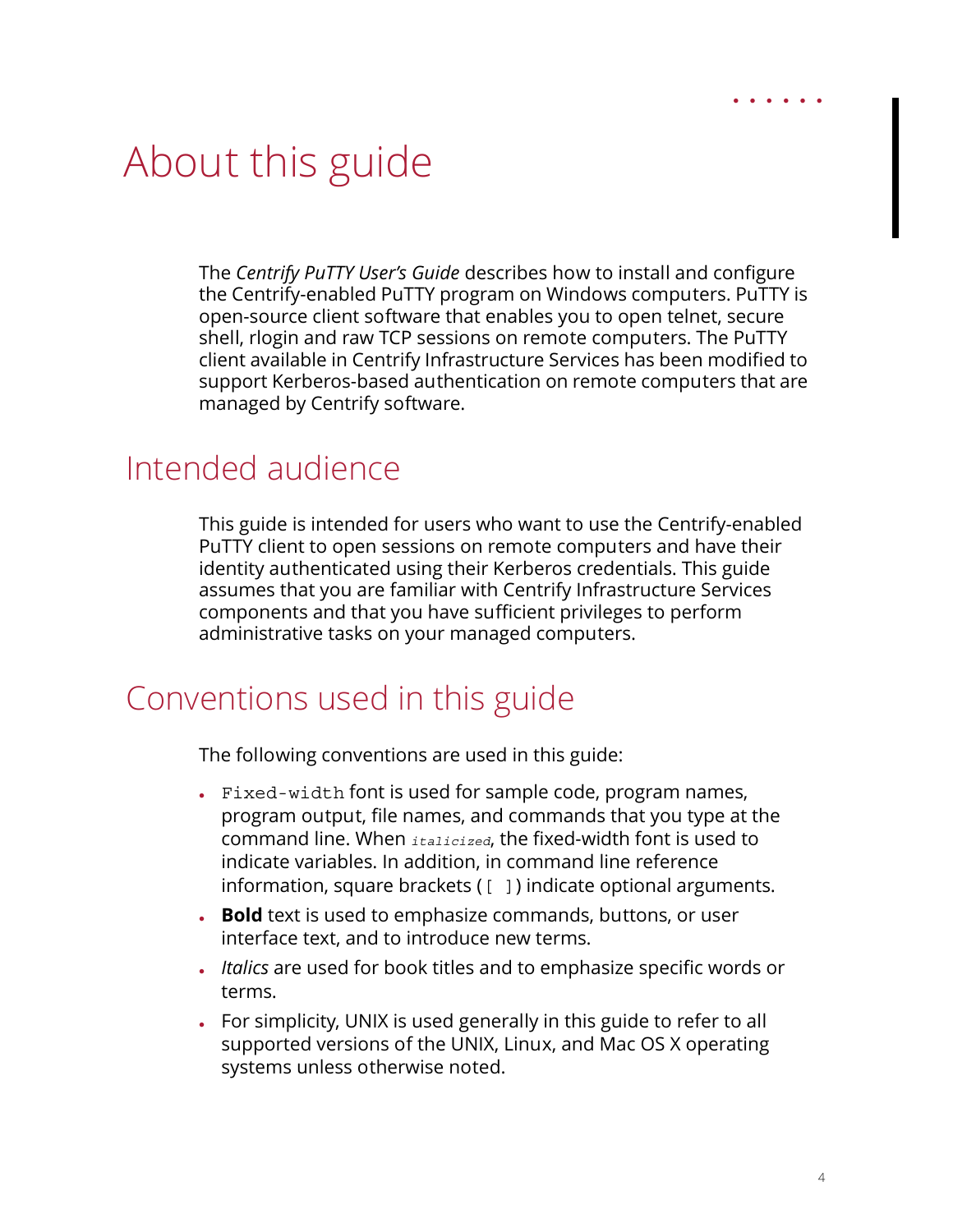#### <span id="page-4-0"></span>Finding more information about Centrify products

Centrify provides extensive documentation targeted for specific audiences, functional roles, or topics of interest. If you want to learn more about Centrify and Centrify products and features, start by visiting the [Centrify website.](http://www.centrify.com/solutions/overview.asp) From the Centrify website, you can download data sheets and evaluation software, view video demonstrations and technical presentations about Centrify products, and get the latest news about upcoming events and webinars.

For access to documentation for all Centrify products and services, visit the [Centrify documentation portal.](https://www.centrify.com/support/documentation) From the Centrify documentation portal, you can always view or download the most up-to-date version of this guide and all other product documentation.

To get to the documentation portal, go to [docs.centrify.com](http://docs.centrify.com) [or h](https://www.centrify.com/support/documentation)ttps:// www.centrify.com/support/documentation.

#### <span id="page-4-1"></span>Contacting Centrify

You can contact Centrify by visiting our website, www.centrify.com. On the website, you can find information about Centrify office locations worldwide, email and phone numbers for contacting Centrify sales, and links for following Centrify on social media. If you have questions or comments, we look forward to hearing from you.

#### <span id="page-4-2"></span>Getting additional support

If you have a Centrify account, click Support on the Centrify website to log on and access the [Centrify Customer Support Portal](https://www.centrify.com/account/login.asp?msg=loginrequired&ret=%2Fsupport%2Fportal%2Easp). From the support portal, you can to search knowledge base articles, open and view support cases, connect with other Centrify users on customer forums, and access additional resources—such as online training, howto videos, and diagnostic tools.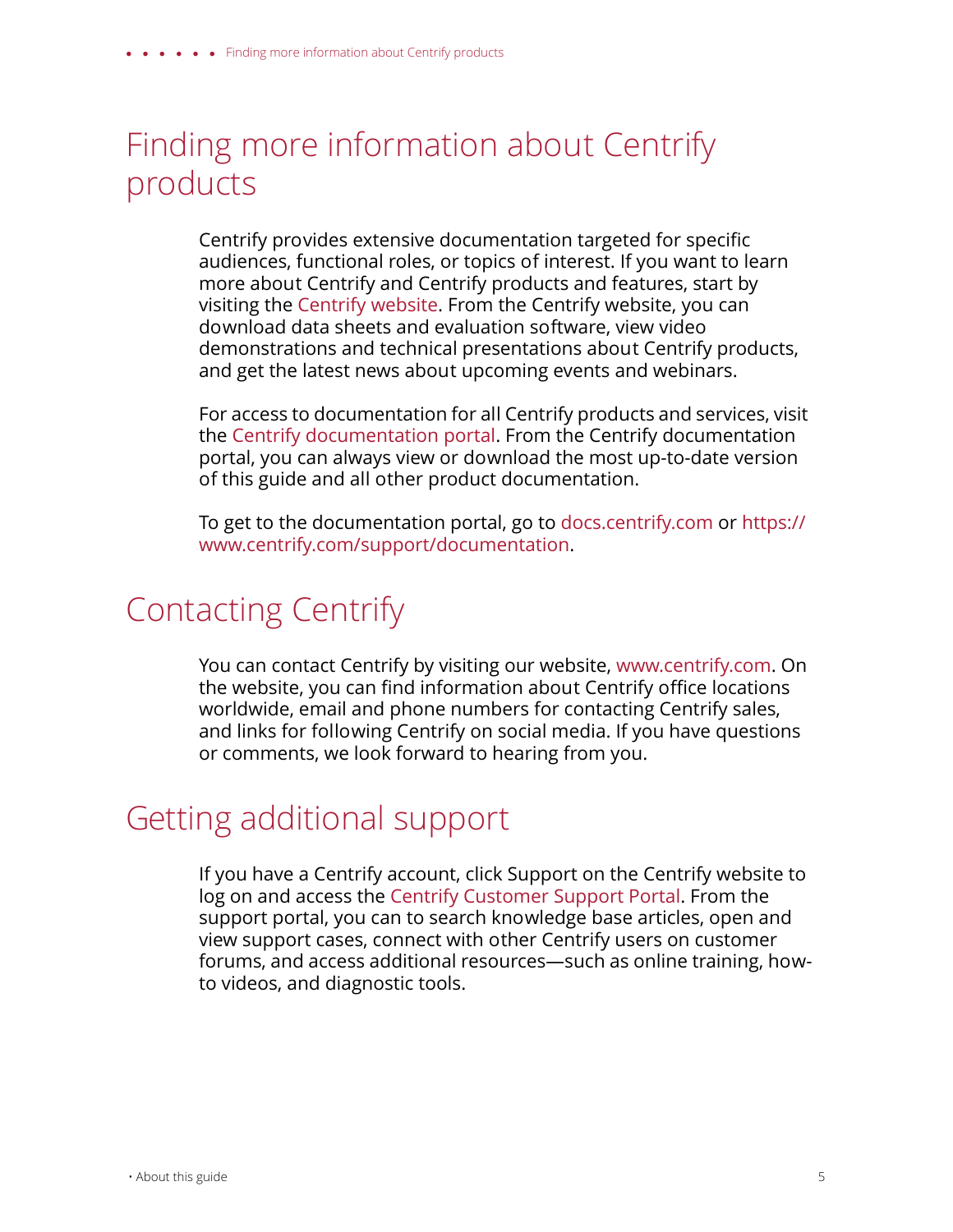### <span id="page-5-0"></span>Using the Centrify PuTTY client

PuTTY is free open-source software that enables you to connect to remote computers using network protocols such as telnet, ssh, rlogin or raw TCP. The version of PuTTY that is widely available, however, does not support Kerberos authentication. The version of PuTTY that is available in Centrify Infrastructure Services has been modified to enable users to be authenticated using their Kerberos credentials before establishing a remote connection.

#### <span id="page-5-1"></span>Accessing remote Centrify-managed computers

You can use the Centrify version of the PuTTY client with any supported protocol and to remotely access any Linux, UNIX, or Windows computer on your network, including computers that are not managed by the Centrify agent. However, the most common reason for using the Centrify PuTTY client is to open secure shell (ssh) sessions on remote Centrify-managed computers. If you have the Centrify agent and Centrify OpenSSH installed on a remote computer, you can securely access that computer using your Active Directory credentials and take full advantage of centralized Kerberos authentication and consistent password policies across platforms.

If you use the Centrify PuTTY client to access Centrify-managed computers through SSH, the Centrify agent can determine the UNIX login name to use from the user principal name (UPN) in Active Directory, making it possible for you to connect to any managed computers with a single Active Directory identity.

The Centrify agent is also responsible for setting up and managing the Kerberos environment on Centrify-managed computers. You are not required to configure any DNS-to-realm mapping because the agent already knows the relationship between the host computers and their service principal names (SPNs).

Because the Centrify agent automatically manages the Kerberos authentication and policy enforcement on Centrify-managed computers, you can use the Centrify PuTTY client to connect to those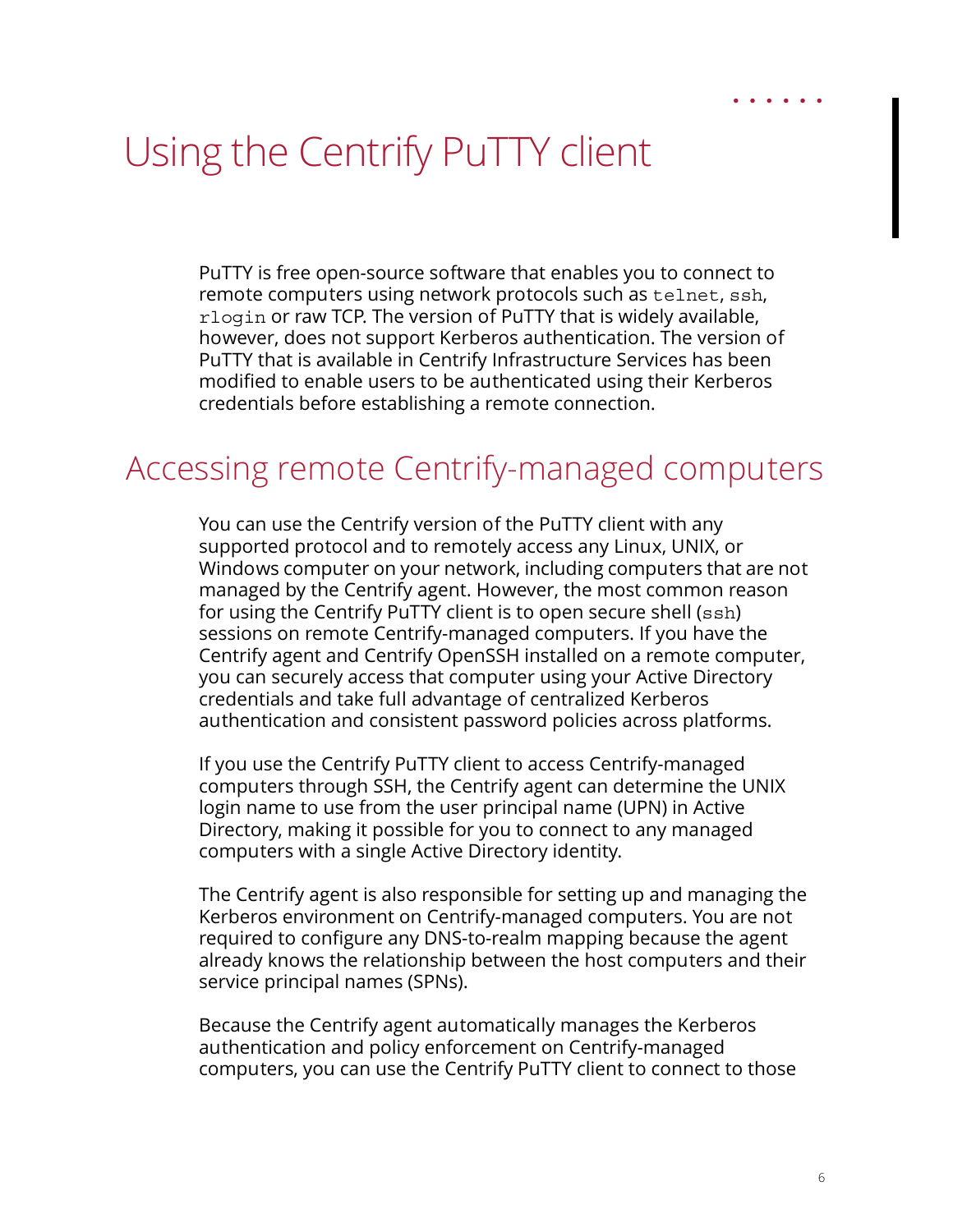#### computers using a secure and well-established authentication, authorization, and policy enforcement infrastructure.



If you use the Centrify PuTTY client with other protocols or to access remote computers that are not managed by the Centrify agent, the program operates in the same way as the standard PuTTY client. You can configure connections for other protocols and set other configuration options as you would for the open-source PuTTY client.

Note The Centrify PuTTY client is based on PuTTY version 0.64. This version of the Centrify PuTTY client is compatible with the Centrify agent, version 4.x and later, and with Centrify OpenSSH, version 4.x, and later.

#### <span id="page-6-0"></span>Installing Centrify PuTTY

The Centrify PuTTY client software is only supported on Windows computers. Before installing, you should verify that you have a supported version of one of the Windows operating system product families. For example, you can use Windows 7 or Windows 8. Alternatively, you can install on computers in the Windows Server product family—such as Windows Server 2008 R2 or Windows Server 2012—if you want your computer to be configured with additional server roles.

For more detailed and most up-to-date information about supported operating system versions, see the [Centrify website](www.centrify.com/platforms).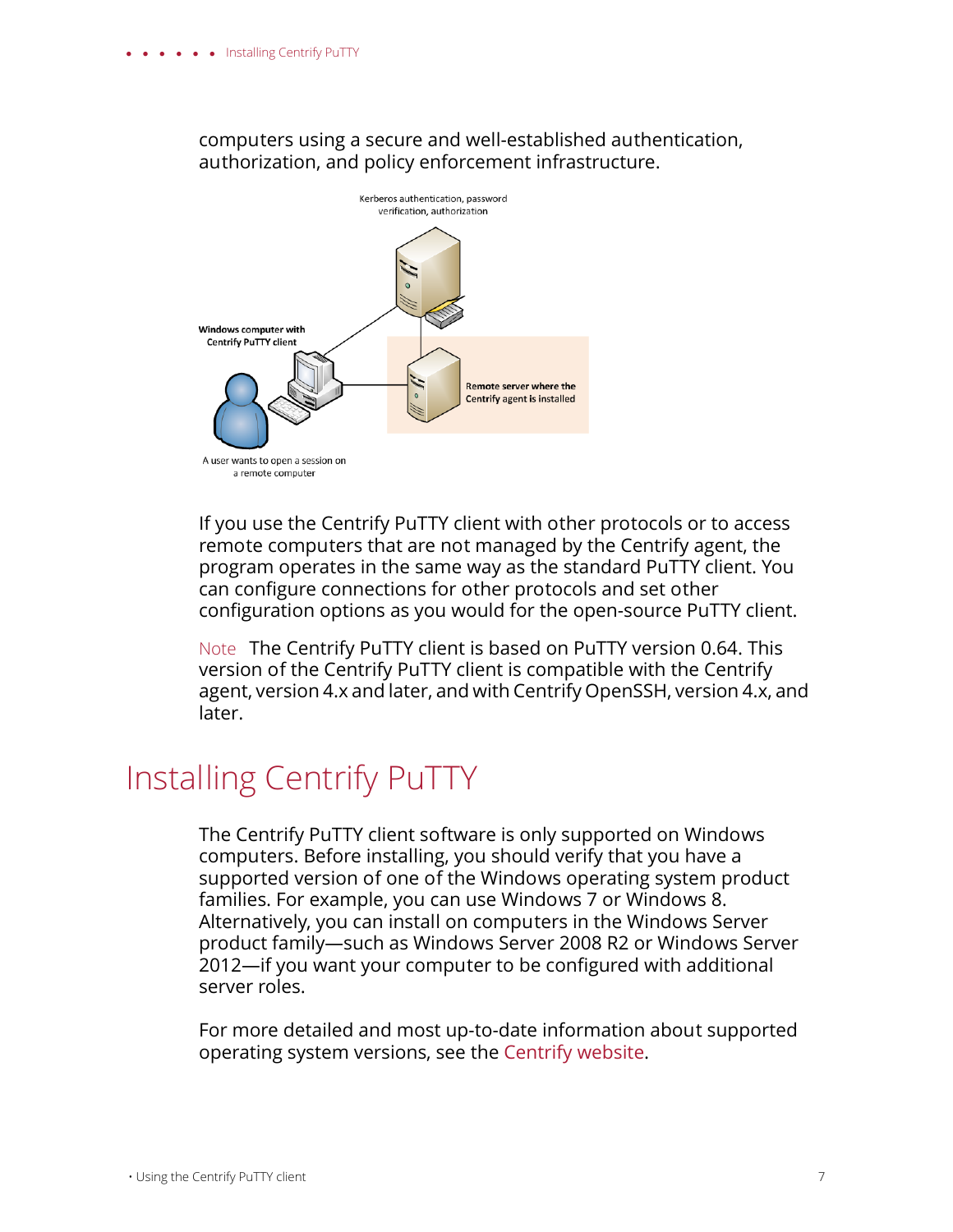You can install the Centrify PuTTY client by selecting it when you install other Centrify Infrastructure Services components or as a standalone executable using its own setup program. If you downloaded the Centrify PuTTY client as a separate software package from the Centrify website, the package includes the standalone setup program for installing the PuTTY client outside of Centrify Infrastructure Services.

To install the Centrify PuTTY client from its standalone setup program:

1 Double click on the putty-*version*.msi file to start the PuTTY client setup program.

If another version of the software is installed on the local computer, you are prompted to remove it before you can proceed.

- 2 On the Welcome page, click **Next**.
- 3 Select a folder where the software should be installed by accepting the default location or clicking **Browse** to select a different location and specify who can use the PuTTY client on this computer. then click **Next**.
- 4 On the Confirm installation page, click **Next** to start the installation.

If you see a User Account Control warning, click Yes to continue.

5 Click **Finish** upon successful completion of the installation.

In addition to the PuTTY client (putty.exe), the following PuTTYrelated programs are installed:

- pageant.exe is a secure shell (ssh) authentication agent for the PuTTY, PSCP, and Plink programs.
- plink.exe is a command-line interface to the PuTTY backend.
- pscp.exe is a command-line secure file copy (SCP) client.
- psftp.exe is a secure file transfer (SFTP) client.
- puttygen.exe is an RSA and DSA key generation utility.
- puttytel.exe is a Telnet-only client.

For more information about using these programs, see the official PuTTY documentation. For references to the official PuTTY documentation, see ["Getting more information" on page 18.](#page-17-0)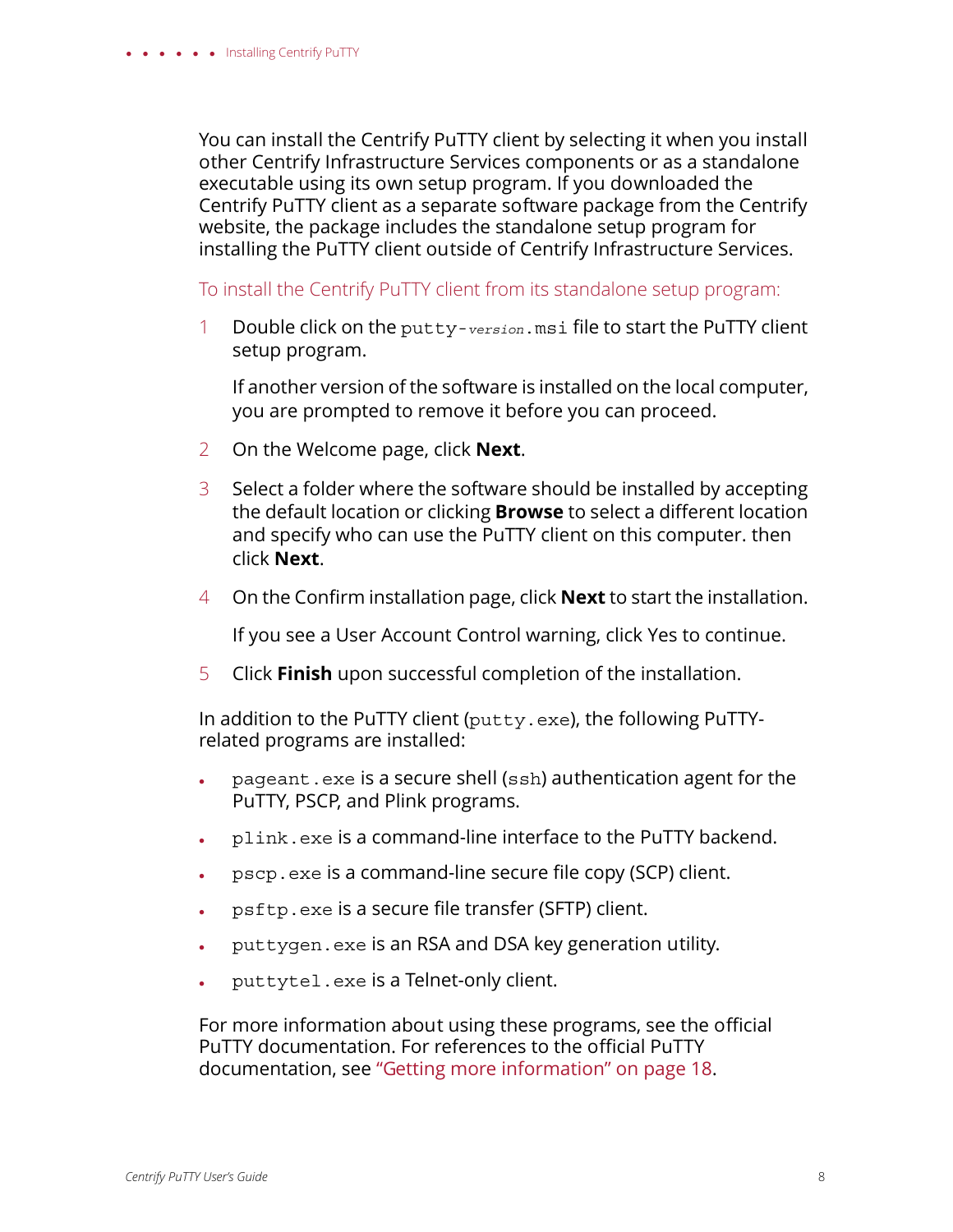### <span id="page-8-0"></span>Configuring the Centrify PuTTY client

The Centrify-enabled version of the open-source PuTTY client adds Kerberos authentication for accessing remote computers using secure shell (ssh) network connections. To enable you to configure Kerberos authentication for secure shell sessions, the Centrify PuTTY client adds its own SSH Kerberos configuration page to the standard Windows PuTTY client. All other functionality in the Centrify PuTTY client is the same as in the official PuTTY client, version 0.64.

#### Starting the Centrify PuTTY client

After installation, you can start the Centrify PuTTY client from the Start menu or by opening the putty.exe executable in the file location you specified during installation. By default, the **Basic options for your PuTTY session** are displayed. These options are the same in the Centrify PuTTY client as they are in the open-source PuTTY client. For example:

| PuTTY Configuration                                                                                                                                                                                                                                                    | $ ?  \times$                                                                                                                                                                                                                                                                                                                                                                                     |
|------------------------------------------------------------------------------------------------------------------------------------------------------------------------------------------------------------------------------------------------------------------------|--------------------------------------------------------------------------------------------------------------------------------------------------------------------------------------------------------------------------------------------------------------------------------------------------------------------------------------------------------------------------------------------------|
| Category:                                                                                                                                                                                                                                                              |                                                                                                                                                                                                                                                                                                                                                                                                  |
| ⊟-Session<br><b>Logging</b><br>⊟-Teminal<br>Keyboard<br>i… Bell<br><b>Eeatures</b><br>≒ Window<br>- Appearance<br>- Behaviour<br>- Translation<br>Selection<br>- Colours<br>□ Connection<br>l Data<br>- Proxy<br>$-$ Telnet<br><b>Rlogin</b><br>⊯ SSH<br><b>Serial</b> | Basic options for your PuTTY session<br>Specify the destination you want to connect to<br>Host Name (or IP address)<br>Port<br>122<br>Connection type:<br>C Raw C Telnet C Rlogin C SSH C Serial<br>Load, save or delete a stored session<br><b>Saved Sessions</b><br>Default Settings<br>Load<br><b>Save</b><br><b>Delete</b><br>Close window on exit:<br>C Always C Never C Only on clean exit |
| Help<br>About                                                                                                                                                                                                                                                          | Cancel<br>Open                                                                                                                                                                                                                                                                                                                                                                                   |

The default view when you open PuTTY is **Basic options for your PuTTY session** in the **Session** configuration settings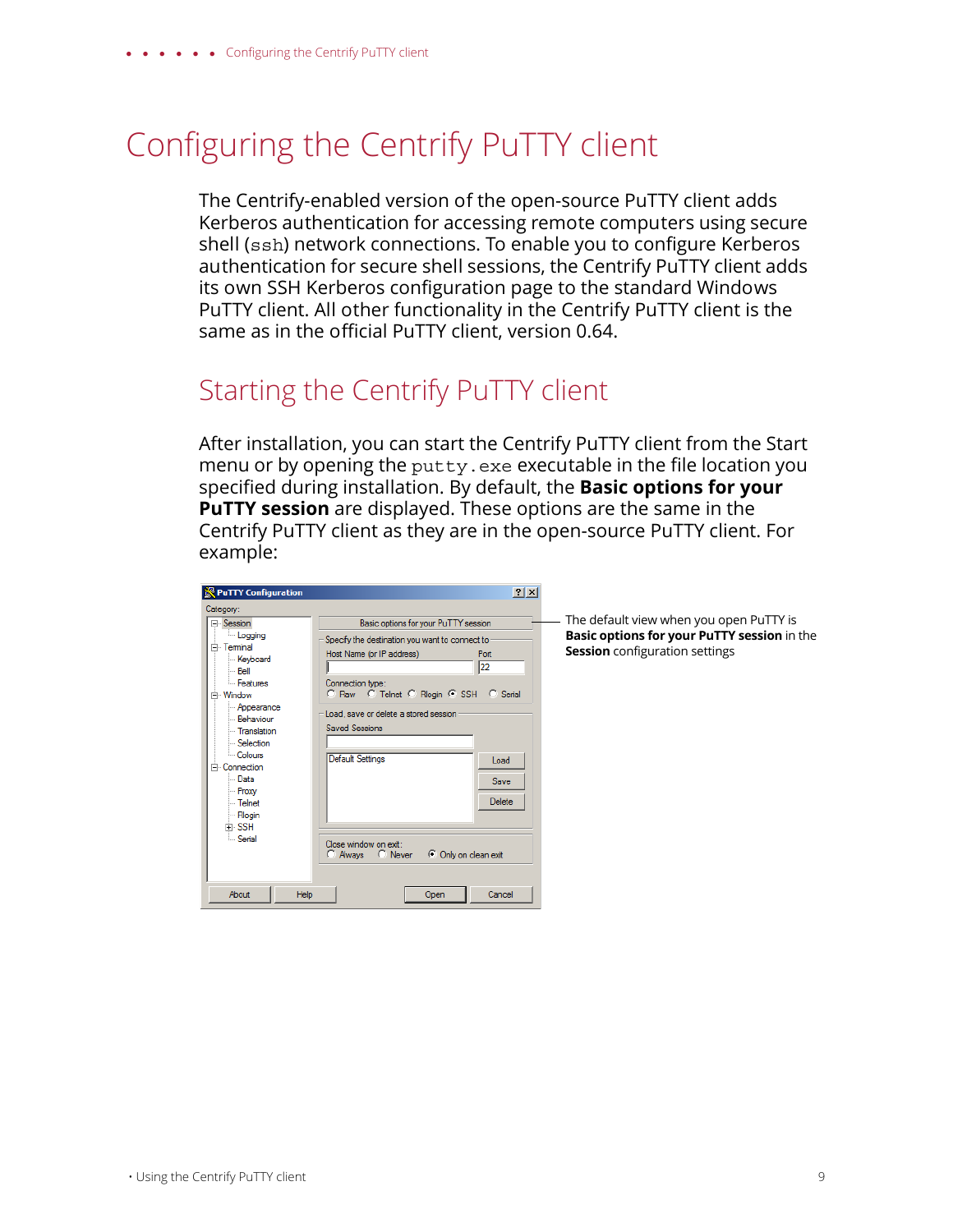#### Configuring Kerberos authentication for secure shell connections

The Kerberos configuration options that have been added to the Centrify version of the PuTTY client are available under the Connection and SSH configuration settings.

To configure Kerberos settings:

1 Expand SSH under the Connection configuration settings. For example:

| PuTTY Configuration                                                                                                                     | 2 x                                                                                                                                                                                                                       |
|-----------------------------------------------------------------------------------------------------------------------------------------|---------------------------------------------------------------------------------------------------------------------------------------------------------------------------------------------------------------------------|
| Category:                                                                                                                               |                                                                                                                                                                                                                           |
| l… Bell                                                                                                                                 | Basic options for your PuTTY session                                                                                                                                                                                      |
| <b>Eeatures</b><br><b>E</b> Window<br>- Appearance<br>- Behaviour<br><b>Translation</b><br>Selection<br>Colours<br><b>Fi</b> Connection | Specify the destination you want to connect to<br>Host Name (or IP address)<br>Port<br>22<br>Connection type:<br>C Raw C Telnet C Riogin C SSH C Serial<br>Load, save or delete a stored session<br><b>Saved Sessions</b> |
| l--- Data<br>i -- Proxy<br>— Telnet<br><b>Rlogin</b><br>⊫ SSH<br>i Kex<br>Fi-Auth<br>- Kerberos<br>$-$ TTY                              | <b>Default Settings</b><br>Load<br>Save<br>Delete                                                                                                                                                                         |
| The Centrify PuTTY client<br>includes the Kerberos<br>configuration node                                                                | Close window on exit:<br>C Always C Never C Only on clean exit                                                                                                                                                            |
| About<br>Help                                                                                                                           | Cancel<br>Open                                                                                                                                                                                                            |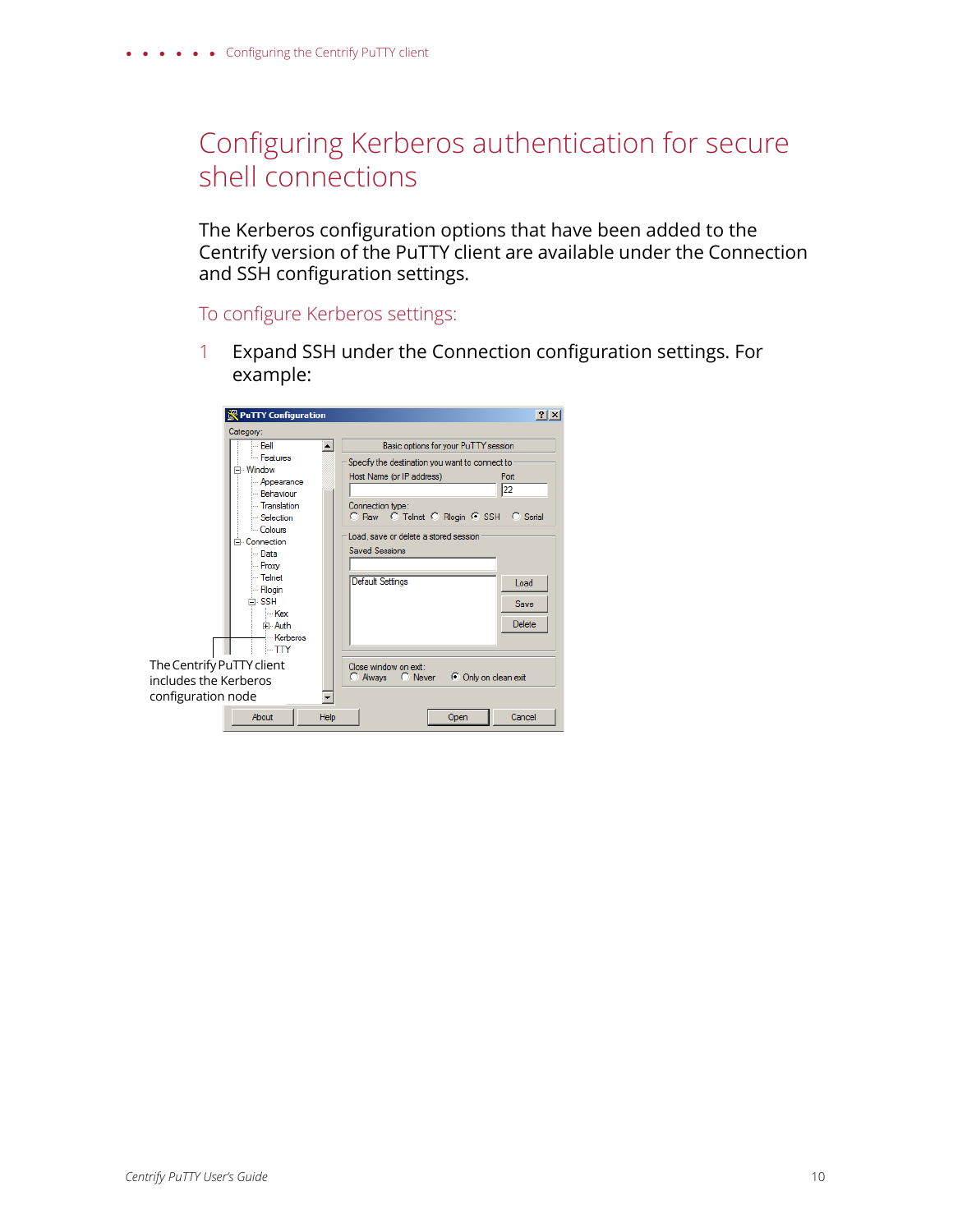2 Select **Kerberos** to display the Options for controlling Kerberos connections. For example:



- 3 Set the appropriate options to configure Kerberos authentication for secure shell remote connections.
	- Select **Attempt Kerberos Auth (SSH-2)** if you the want Centrify PuTTY client to attempt to use Kerberos authentication before any other authentication method when opening a new secure shell session.

If you do not select this option or select this option and Kerberos authentication fails, the authentication options you have defined in Connection > SSH > Auth are used. The number of times you can type the wrong password before Kerberos authentication fails and other authentication options are used can be configured by group policy settings. For more information about the group policies for configuring Centrify PuTTY, see ["Configuring group policies for Centrify PuTTY" on page 15.](#page-14-0)

 Select **Create forwardable tickets** if you want to allow the same Kerberos credentials used for authentication when connecting to other Kerberos-authenticated services.

The option is selected by default to enable single sign-on, allowing you to be authenticated silently on other servers without providing a password. If you deselect this option, you are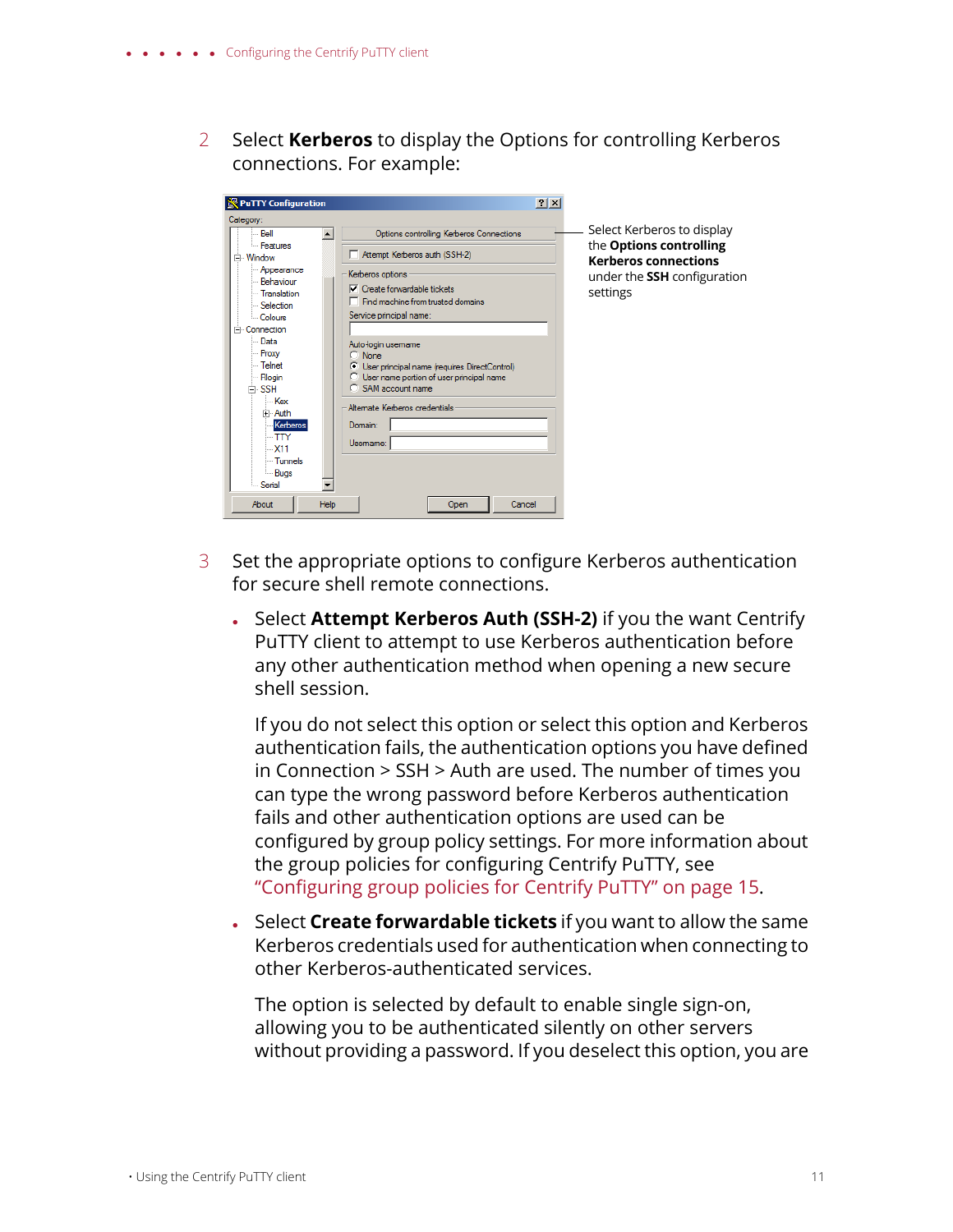prompted to provide a password any time you connect to another Kerberos-authenticated service.

 Select **Find machine from trusted domains** if you want the Centrify PuTTY client to look for computers in external trusted domains if it cannot locate a target computer in the local Active Directory forest or a trusted forest.

If you select this option and the Centrify PuTTY client cannot locate a target computer, the program will attempt an LDAP connection to the domain controller in the trusted domains using your login credentials. The LDAP connection can only succeed if the domain controller is accessible and you have Read access in Active Directory. You can control the LDAP connection setting by using Centrify PuTTY group policies. For more information about the group policies for configuring Centrify PuTTY, see ["Configuring group policies for Centrify PuTTY" on page 15.](#page-14-0)

 Type a specific **Service principal name** if a target computer is in a different forest or if the Centrify PuTTY client cannot access the Kerberos Distribution Center (KDC) for the computer

You might have to specify the service principal name if a computer is located in an external trusted domain that is not accessible. For example, if firewall settings prevent the Centrify PuTTY client from making an LDAP connection to the domain controller in the trusted domains, you can explicitly identify the computer by its service principal name.

- 4 Select an **Auto-login username** option to specify how the Centrify PuTTY client determines the UNIX user account name to use for authentication when opening a secure shell connection.
	- Select **None** if you want to be prompted to specify the user name for Kerberos authentication or if you want to set a default autologin user name as a Connection > Data configuration option.

If you select this option, the Centrify PuTTY client does not automatically generate the UNIX user account name.

 Select **User principal name (requires DirectControl)** if you want the Centrify PuTTY client to use your user principal name (UPN) as the UNIX account name.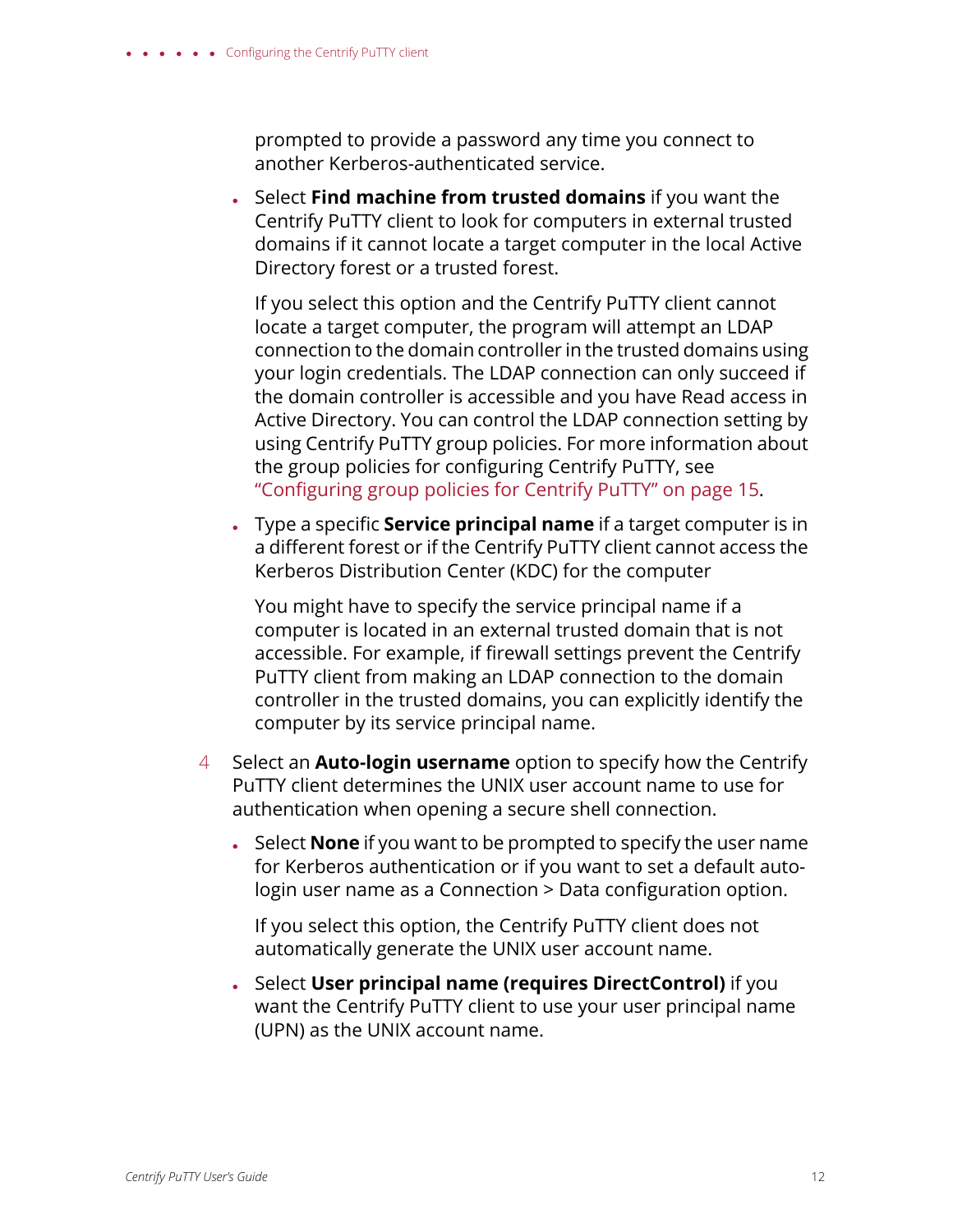This option requires the Centrify agent to be installed. With this option, the agent automatically maps the UPN in the Kerberos ticket to the UNIX profile for the Active Directory user name presented in the ticket.

 Select **User name portion of user principal name** if you want the Centrify PuTTY client to use the user name portion of the UPN as the UNIX user name.

If you select this option and the UPN is jdoe@xyz.com, the Centrify PuTTY client would use jdoe as the UNIX user name for authentication.

 Select **SAM account name** if you want the Centrify PuTTY client to look up the sAMAccountName attribute in Active Directory and use it as the UNIX user name.

If you select this option, the Centrify PuTTY client will initiate an LDAP connection to the currently logged-in domain controller. If the connection or lookup request fails, the Centrify PuTTY client will prompt you to enter the UNIX user name.

5 Type a **Domain** and **Username** if you do not want to use the Kerberos credentials for the account you used to log on to the Windows computer where you are running the Centrify PuTTY client.

By default, your current Kerberos credentials for your Windows account are used for authentication on the remote computer. If you want to use a different user name and password, specify the domain and user name for the alternate Kerberos credentials you want to use. When the Centrify PuTTY client opens the secure shell session on the remote computer, it will prompt you to provide the password for your alternate credentials.

The ability to use alternate Kerberos credentials can be configured by group policy settings. For more information about the group policies for configuring Centrify PuTTY, see ["Configuring group](#page-14-0)  [policies for Centrify PuTTY" on page 15](#page-14-0).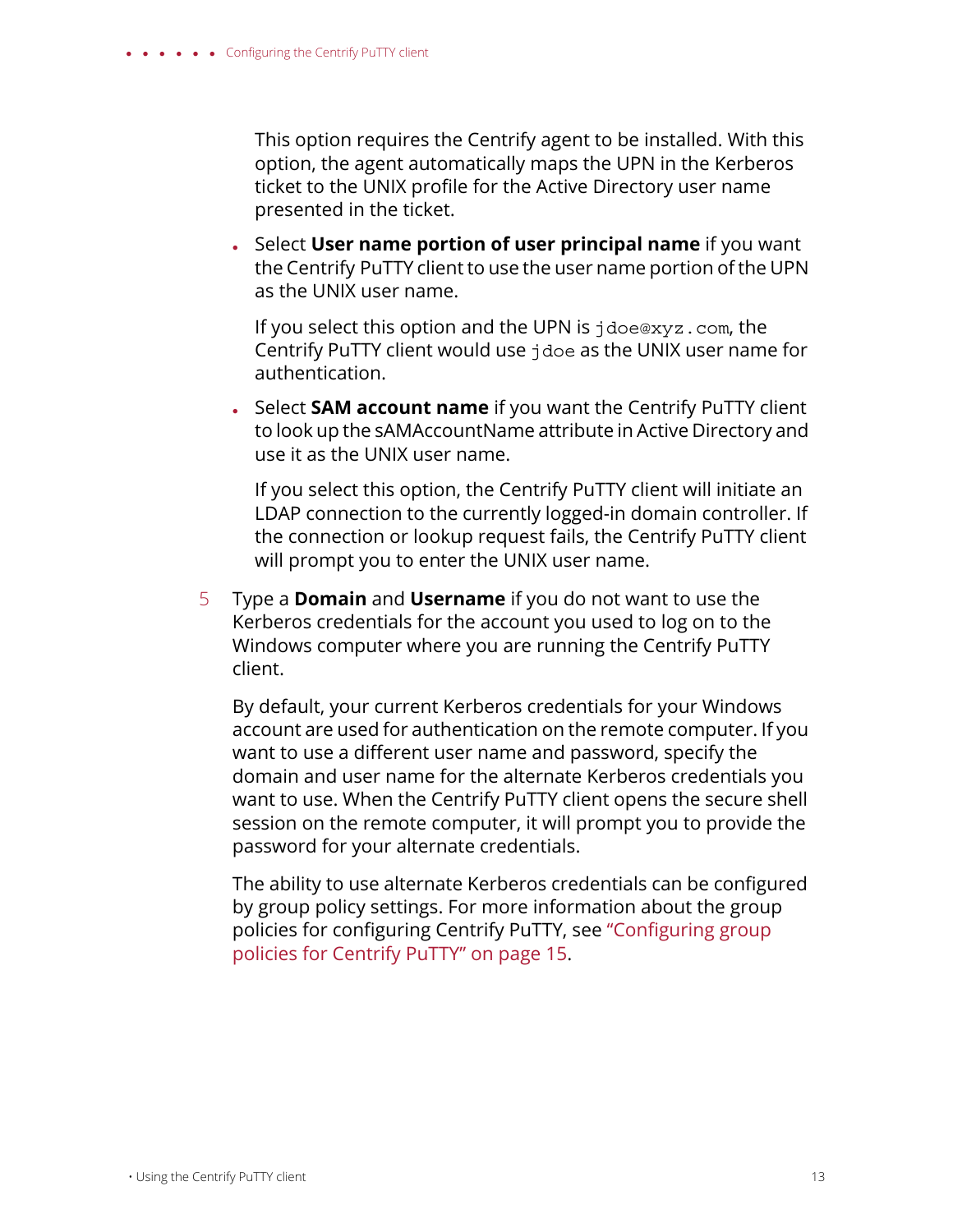#### <span id="page-13-0"></span>Saving and managing passwords for remote sessions

By default, the Kerberos credentials for the Active Directory account you used to log on to the Windows computer are used for authentication on remote computers. If the remote computer is found and authentication is successful, you are not prompted to provide a password.

If you open a secure shell session using alternate Kerberos credentials or the Centrify PuTTY client cannot locate the target computer using the Kerberos credentials you provided, it will prompt you to provide the new credentials.

If you are prompted for a password, you can select **Remember my password** to have your password stored in the Windows credential cache the password so that you are not prompted for again the next time you access the same remote computer. By saving your password or your user name and password in the Windows credential cache, you can have single sign-on (SSO) access to remote UNIX and Linux computers using your Active Directory user credentials.

If the Centrify PuTTY client cannot find the computer you specify using your own or the alternate Kerberos credentials you have specified, you can try other credentials or other configuration options, such as **Find machine from trusted domains**. If the new credentials or configuration options are successful, you can then select Remember my password to access that computer the next time you open a connection to it. After saving your information, you can use single signon to access computers in external or untrusted forests or in disjointed domains.

You can manage cached passwords by using the Credential Manager Control Panel or by opening a Command Prompt window and typing control keymgr.dll.

The number of times you can type the wrong password before Kerberos authentication fails and other authentication options are used can be configured by group policy settings. For more information about the group policies for configuring Centrify PuTTY, see ["Configuring group policies for Centrify PuTTY" on page 15.](#page-14-0)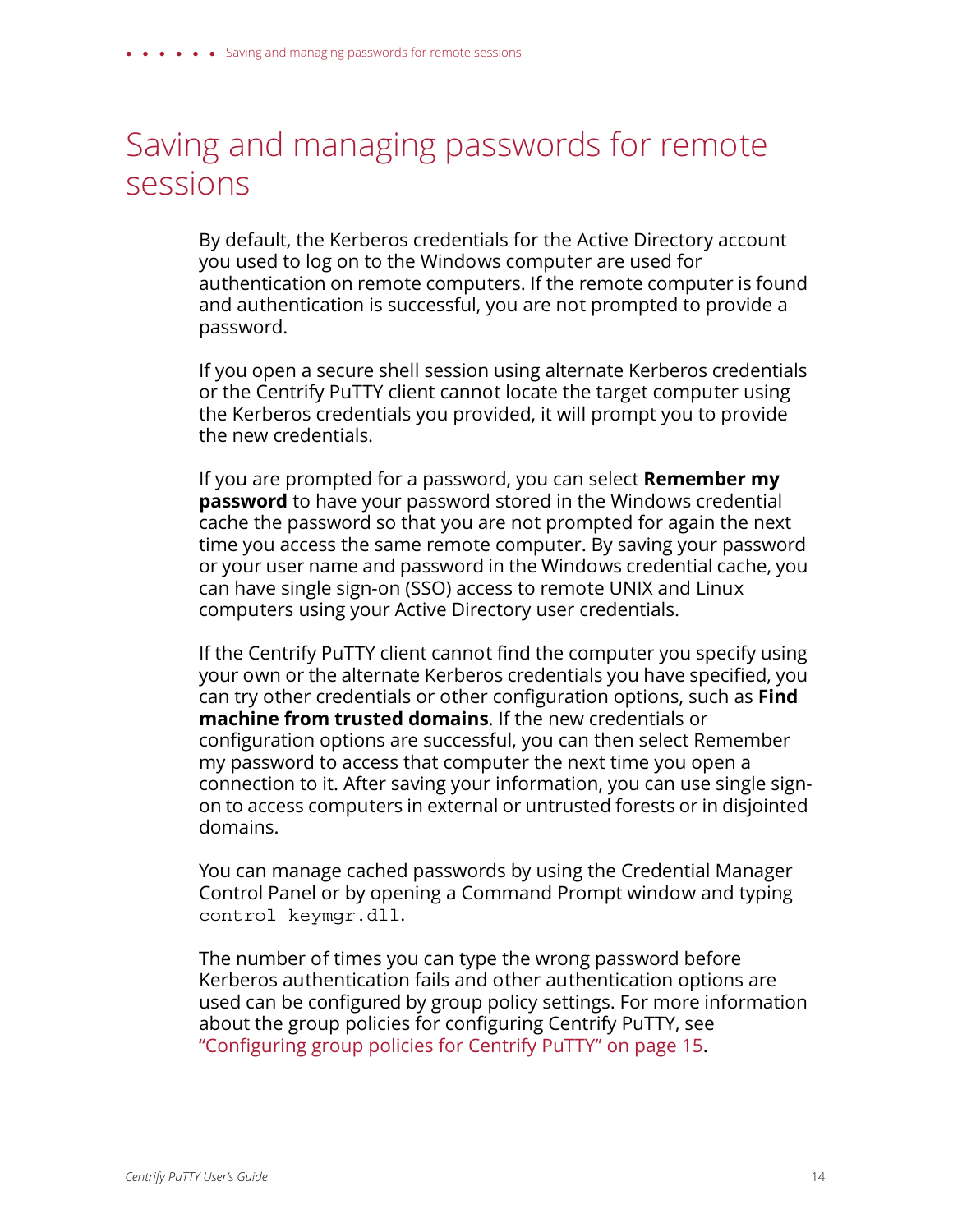### <span id="page-14-0"></span>Configuring group policies for Centrify PuTTY

Centrify provides group policy administrative templates that allow you to centrally manage the configurable PuTTY settings for Kerberos authentication using secure shell connections. The group policy administrative templates are available in both admx and xml file formats.

- The admx template, centrify putty settings.admx, is installed by default in the C:\Windows\PolicyDefinitions directory.
- The xml file, centrify putty settings.xml, is installed by default in the same directory as the Centrify PuTTY program. For example, if you used the default location in the setup program, the file is located in

C:\Program Files (x86)\Centrify\Centrify PuTTY.

To use group policies to configure Centrify PuTTY settings, an administrator must copy either the admx file or the xml file to the appropriate domain controller. If your organization centrally manages Centrify PuTTY settings through these group policies, you do not have to configure them manually for individual secure shell sessions.

By default, all group policies are set to **Not Configured**. Individual policies must be set to **Enabled** to activate a setting. Policies can also be set to **Disabled** to explicitly disable a setting. For details about how policies with Enabled or Disabled settings are inherited or overridden based on where they are applied, see the *Group Policy Guide* and Microsoft documentation for group policies.

Most group policy settings are equivalent to the configuration settings described in ["Configuring the Centrify PuTTY client" on page 9.](#page-8-0) For more information about the open-source PuTTY client configuration settings, see the standard PuTTY documentation. For information about specific group policies, select the group policy, right-click to select **Properties**, then click the **Explain** tab.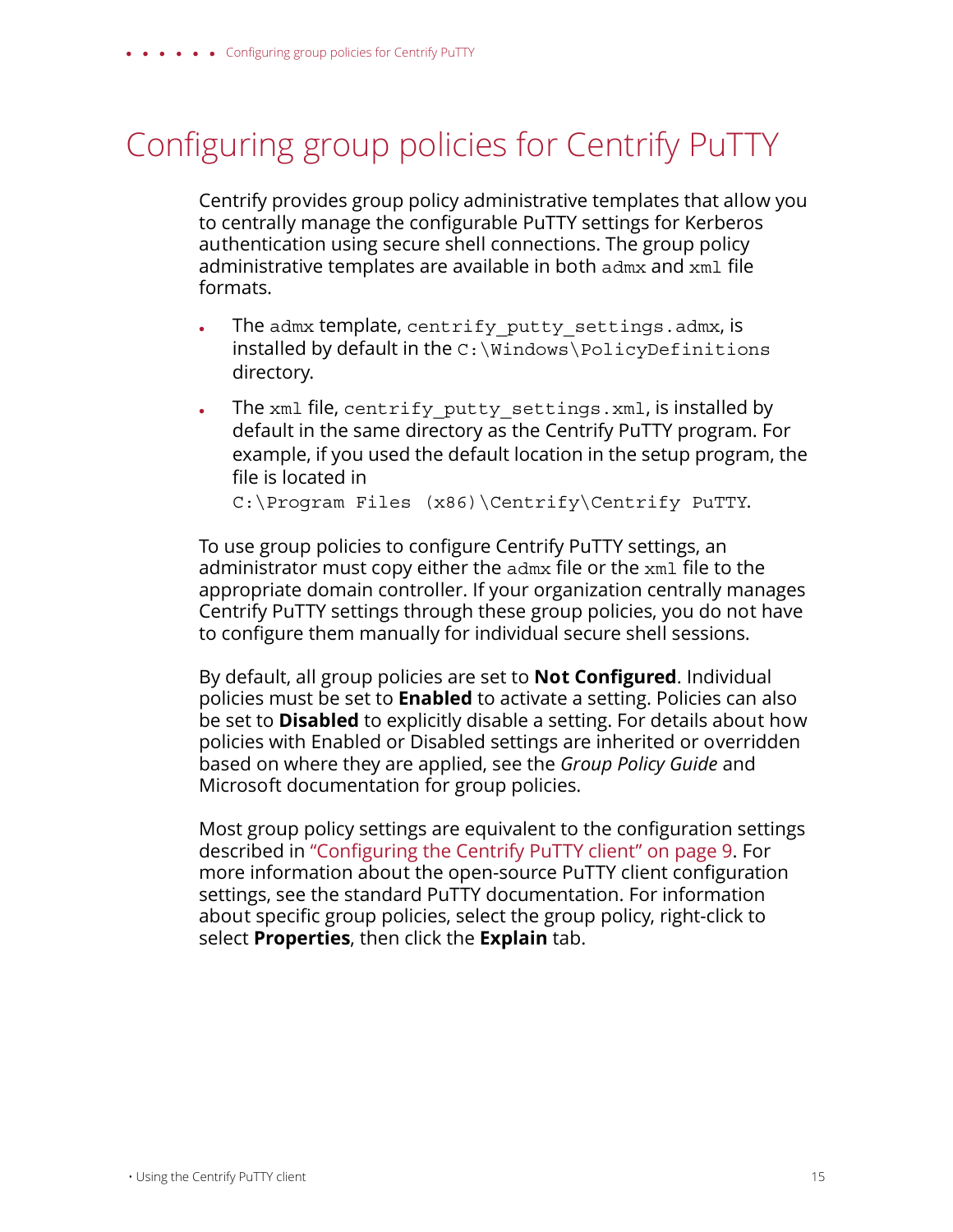### <span id="page-15-0"></span>Using other Centrify-enabled PuTTY programs

In addition to the main PuTTy client (putty.exe), Centrify has modified the standard versions of the pscp.exe, psftp.exe, and plink.exe programs to support Kerberos authentication.

The modified pscp.exe program supports the following command formats:

```
pscp [options] [user@]host:source target
pscp [options] source [source...] [user@]host:target
pscp [options] -ls [user@]host:filespec
```
The modified psftp.exe program supports the following command formats:

psftp [options] [user@]host

The modified  $p$ link.exe program supports the following command formats:

```
plink [options] [user@]host [command]
```
Many of the PuTTY settings can be provided as options to the command line tools. You can also save command line settings into sessions and load them when executing commands using the –load option. If the settings in a saved session conflict with those specified when invoking the command, the specified options take precedence.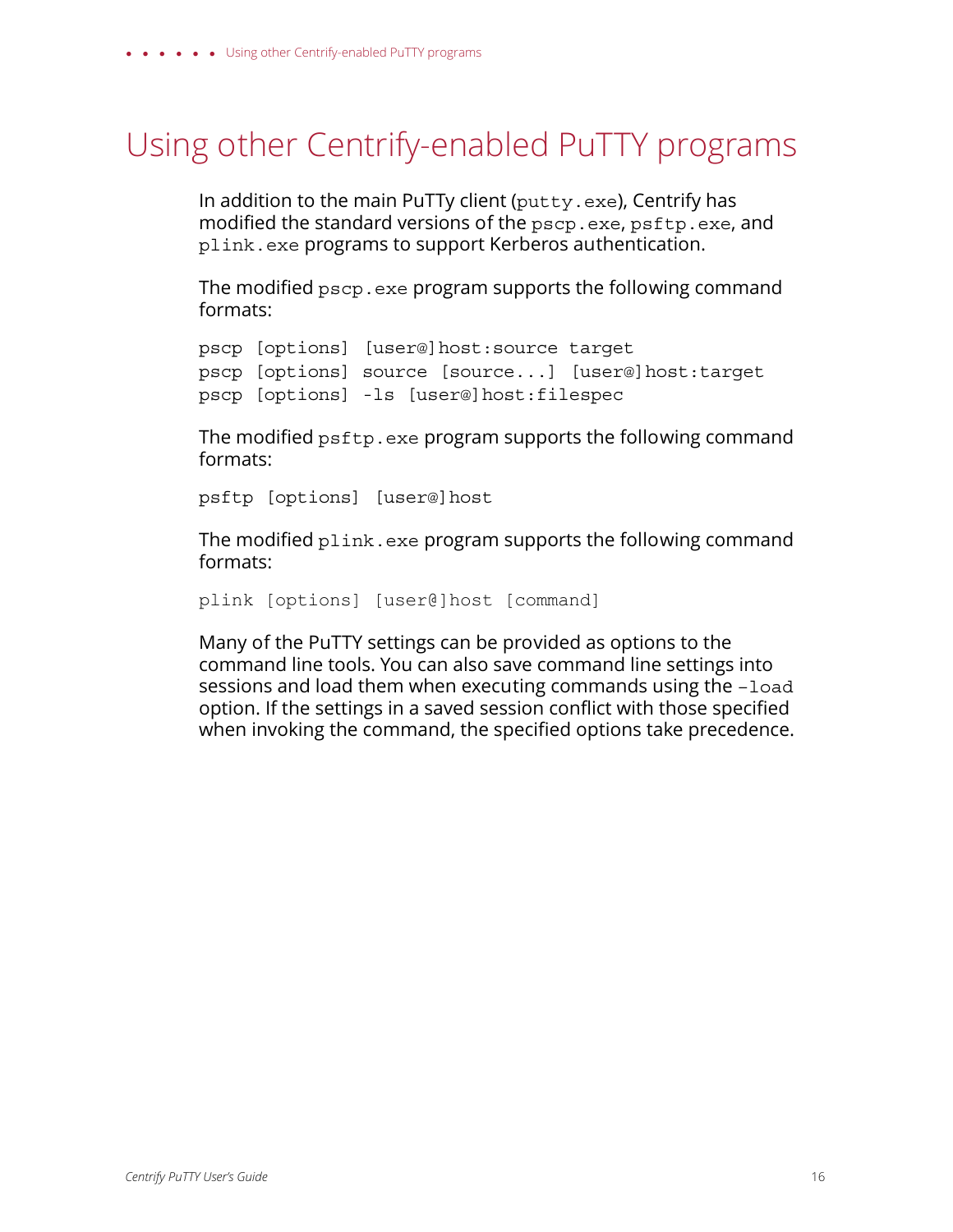In addition to the standard PuTTY command line options, Centrify PuTTY provides the following options:

| Opti<br>on | <b>Description</b>                                                                                                                                                                                                                              |
|------------|-------------------------------------------------------------------------------------------------------------------------------------------------------------------------------------------------------------------------------------------------|
| -k         | Use Kerberos authentication and provide a UNIX user account<br>name during login.                                                                                                                                                               |
|            | This option is equivalent to selecting Attempt Kerberos auth<br>(SSH-2) and None for the Auto-login username in the Centrify<br>PuTTY Kerberos configuration page.                                                                              |
| -K         | Use Kerberos authentication and do auto login.                                                                                                                                                                                                  |
|            | This option is equivalent to selecting both <b>Attempt Kerberos</b><br>auth (SSH-2) and the User principal name (requires<br><b>DirectControl)</b> for the Auto-login username in the Centrify PuTTY<br>Kerberos configuration page.            |
| -spn       | Specify the service principal name (SPN) of the target computer.                                                                                                                                                                                |
|            | This option takes effect only when the -k or -K option is used. This<br>option is equivalent to specifying the computer's service principal<br>name for the <b>Service principal name</b> in the Centrify PuTTY<br>Kerberos configuration page. |

The other Kerberos settings—such as Create forwardable tickets and Find machine from trusted domains—are not exposed as options to the pscp.exe, psftp.exe and plink.exe programs. You can configure these settings using the Centrify PuTTY client user interface, save them in a session, then load the session using the -load option.

The following example illustrates how to use Centrify PuTTY command line options to facilitate administrative tasks. In this example, the pscp.exe program is used to retrieve the file /etc/group from a remote Linux computer named RedHatLinux with the current user's login name and Kerberos credentials for authentication on the remote computer:

pscp –K RedHatLinux:/etc/group c:\temp

Because this command uses the -K option, you don't need to specify a user name in the command line or be prompted for password during runtime. Therefore, the command can be embedded in a batch file for administrative use. However, this command would require the remote RedHatLinux computer to have the Centrify agent installed and be joined to an Active Directory domain.